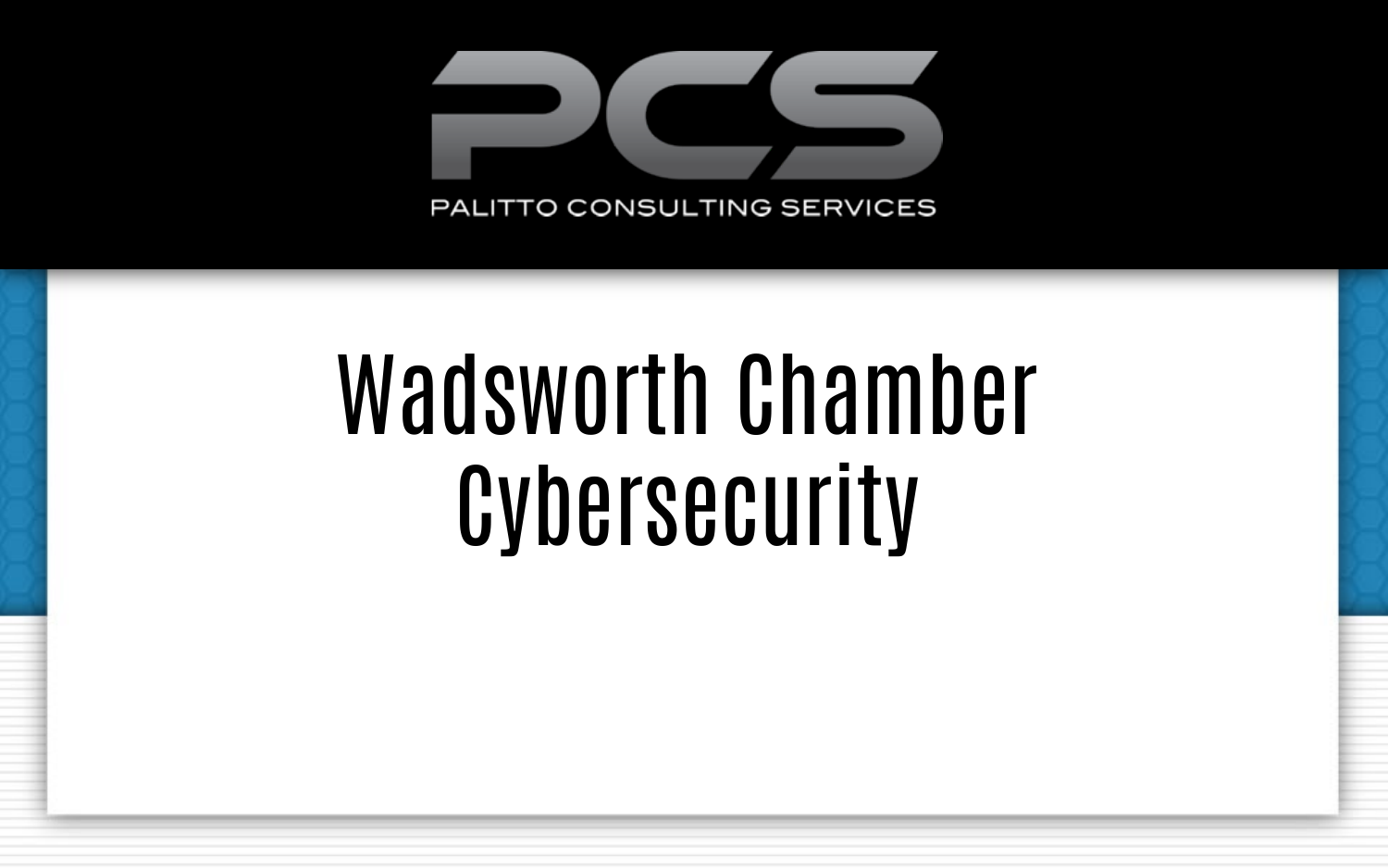

# Introduction to Ben

- Wadsworth Resident
- Information Technology background from United States Marine Corps
- Bachelor's Degree in Cybersecurity from The University of Akron
- Current role at PCS in improving cybersecurity for SMBs



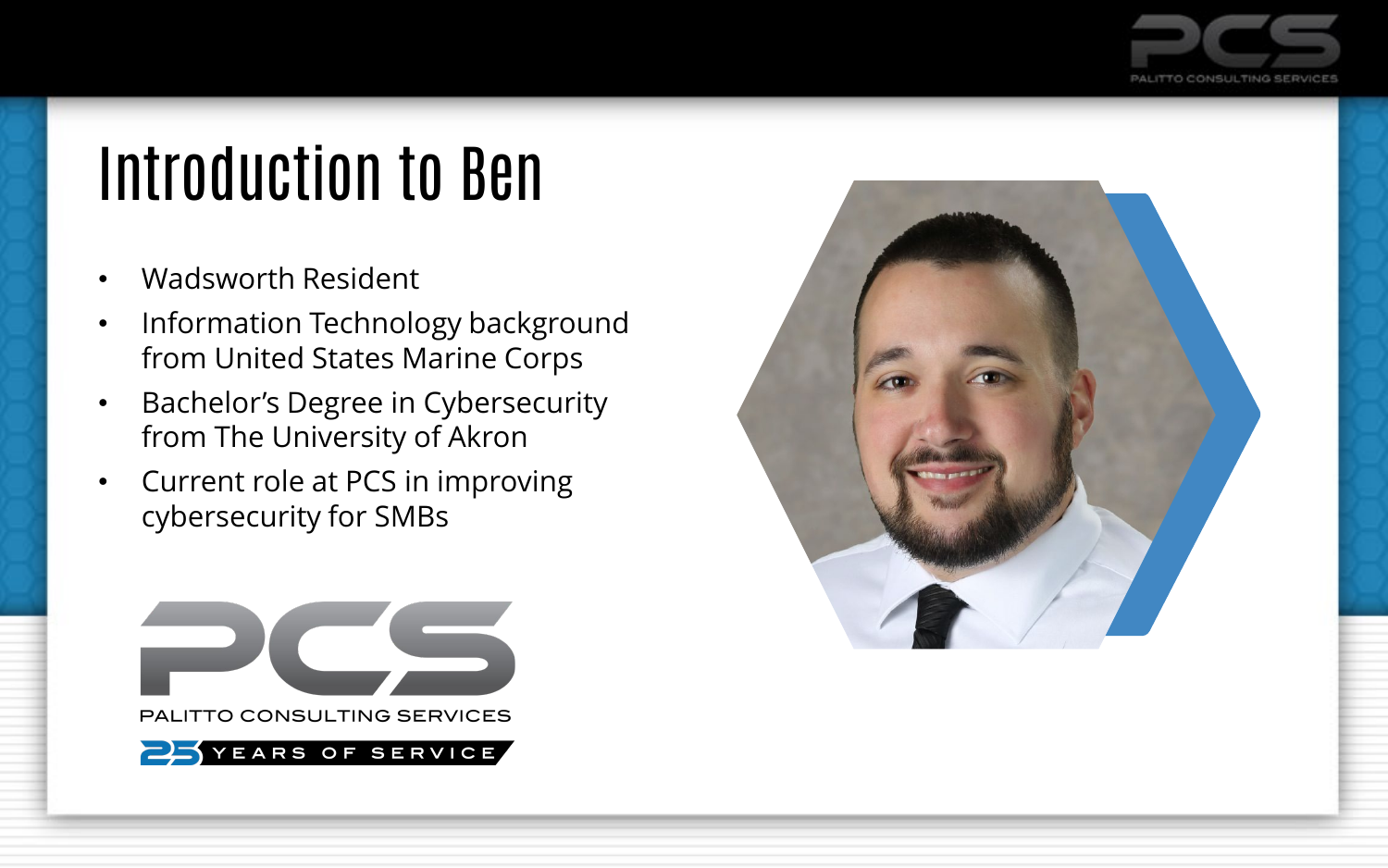

### Ransomware is the End Goal for Cybercriminals

- 20 Billion Dollar industry in 2021
- Persistent foothold is established in your network
- Ransomware is launched
- Encrypts all the data on your computers/servers
- Hold the decryption key ransom
- Just because you pay doesn't mean you get the decryption key
- Don't always need an expensive fancy box that sits on your network rack
- SMBs are targets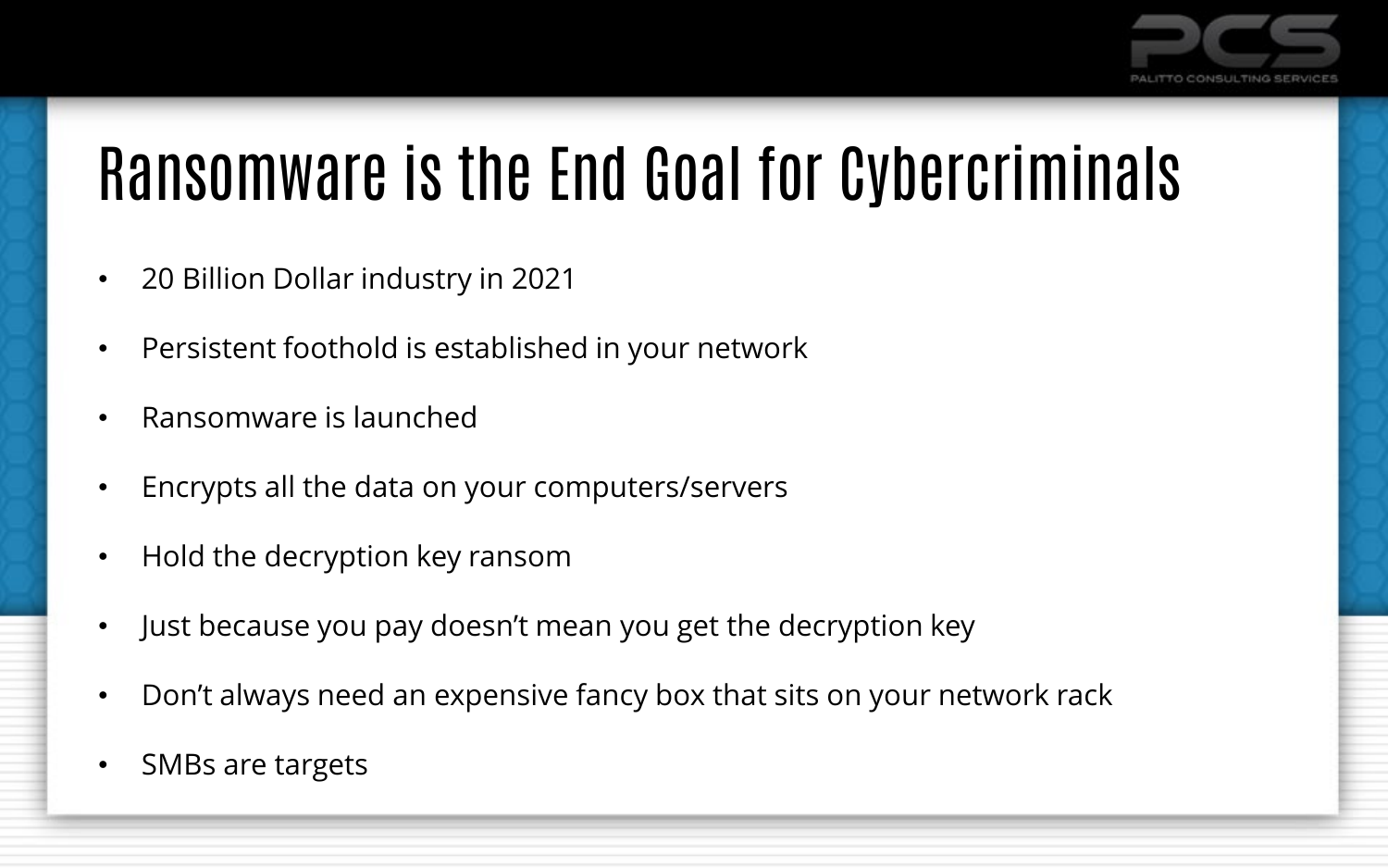

# 5 Things Small Businesses Should Be Doing

#### • **Passwords and 2FA**

• Complexity requirements, how often they should be changed, and the criticality of two-factor authentication

#### • **Phishing Awareness**

- The Human Firewall is the most important part of cybersecurity
- **Backups**
	- What is a backup and why they should be tested

#### • **Antivirus: Traditional or Next Gen**

- Why free and "old school" antivirus doesn't cut it anymore when it comes to ransomware
- **Vulnerability Management**
	- What on your network is exposed to the Internet and how that can leave you susceptible to attack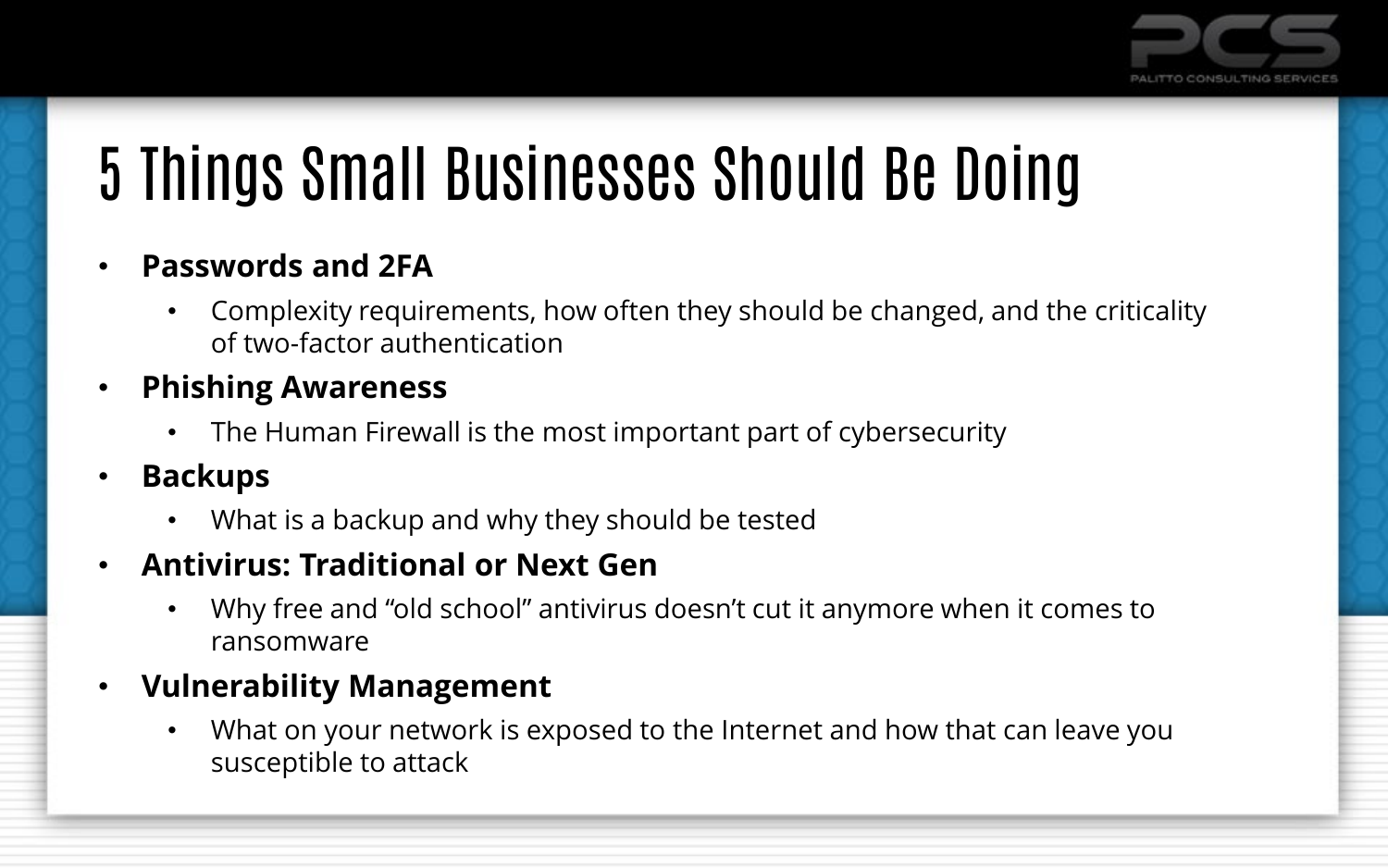

## Passwords and 2FA

- Passwords that change often or passphrases that change less frequently?
	- 123456 versus How Now Brown Cow
- Danger of re-used passwords data breaches
- Password Managers cloud or local
- 2FA is very easy and free to implement Combines something you **know** with something you **have**
- SMS vs Authenticator App
- Email and VPN are the two critical systems that must have 2FA
- Pipeline Attack leaked credentials combined with VPN without 2FA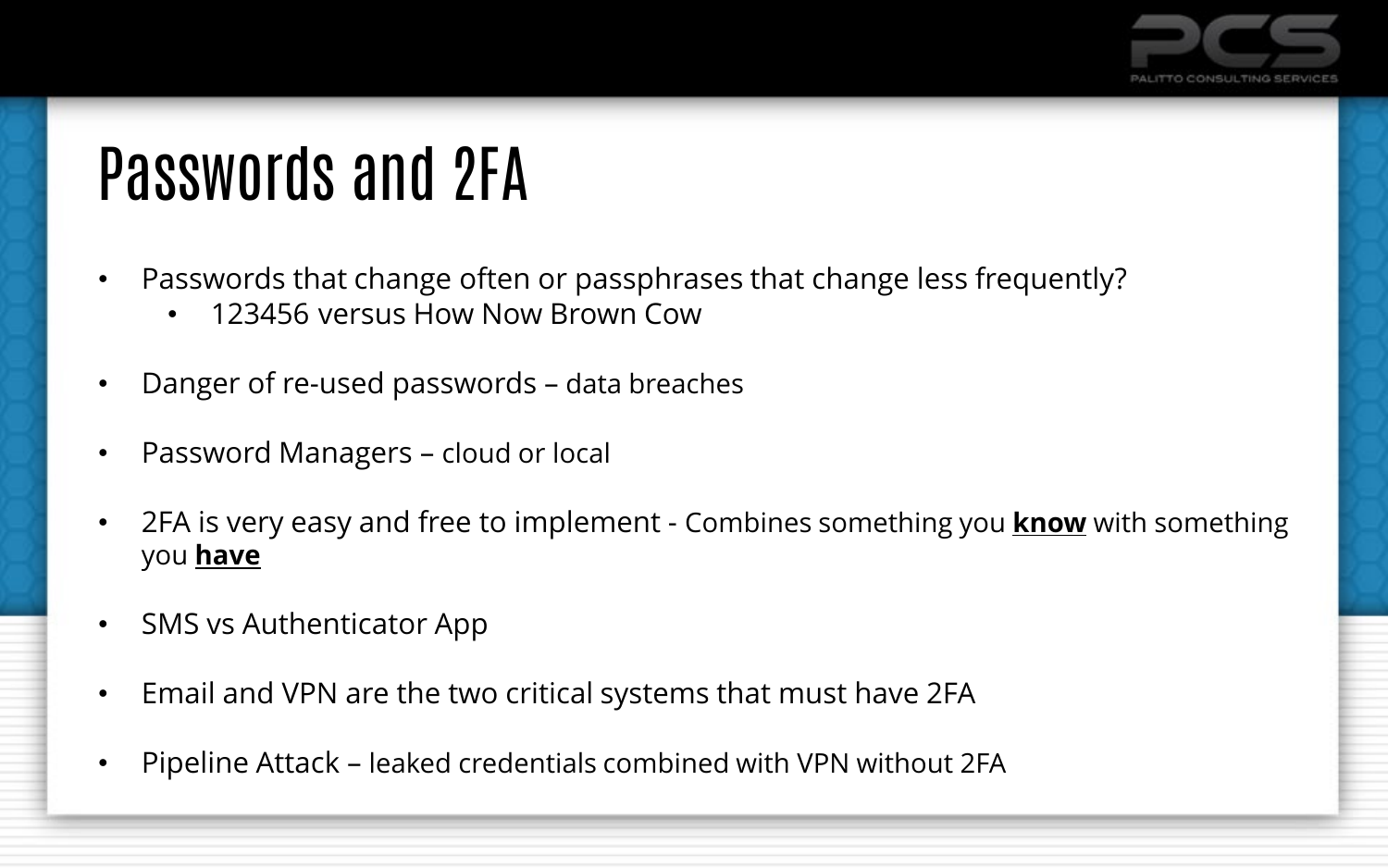

## Passwords and 2FA Action Items

- **GRC Haystack**  $\bullet$
- HavelBeenPwned  $\bullet$

#### GRC's Interactive Brute Force Password "Search Space" Calculator

(NOTHING you do here ever leaves your browser. What happens here, stays here.)

| No Uppercase | No Lowercase | 6 Digits | No Symbols | 6 Characters | 4 Uppercase | 10 Lowercase      | l No Diaits | <sup>₹</sup> 3 Symbols | 17 Characters |
|--------------|--------------|----------|------------|--------------|-------------|-------------------|-------------|------------------------|---------------|
|              |              | 123456   |            |              |             | How Now Brown Cow |             |                        |               |

Enter and edit your test passwords in the field above while viewing the analysis below.

#### Brute Force Search Space Analysis:

| 10                   | Search Space Depth (Alphabet):                                                                                                        |  |
|----------------------|---------------------------------------------------------------------------------------------------------------------------------------|--|
| 6 characters         | Search Space Length (Characters):                                                                                                     |  |
| 1,111,110            | Exact Search Space Size (Count):<br>(count of all possible passwords)<br>with this alphabet size and up<br>to this password's length) |  |
| $1.11 \times 10^{6}$ | Search Space Size (as a power of 10):                                                                                                 |  |

#### Time Required to Exhaustively Search this Password's Space:

| 18.52 minutes        | Online Attack Scenario:<br>(Assuming one thousand guesses per second)                  |
|----------------------|----------------------------------------------------------------------------------------|
| 0.0000111 seconds    | Offline Fast Attack Scenario:<br>(Assuming one hundred billion guesses per second)     |
| 0.0000000111 seconds | Massive Cracking Array Scenario:<br>(Assuming one hundred trillion guesses per second) |

Enter and edit your test passwords in the field above while viewing the analysis below.

GRC's Interactive Brute Force Password "Search Space" Calculator

(NOTHING you do here ever leaves your browser. What happens here, stays here.)

#### Brute Force Search Space Analysis:

| $26+26+33 = 85$                                 | Search Space Depth (Alphabet):                                                                                                       |
|-------------------------------------------------|--------------------------------------------------------------------------------------------------------------------------------------|
|                                                 |                                                                                                                                      |
| 17 characters                                   | Search Space Length (Characters):                                                                                                    |
| 638,647,735,780,430,<br>975,006,148,928,687,685 | Exact Search Space Size (Count):<br>(count of all possible passwords<br>with this alphabet size and up<br>to this password's length) |
| 6.39 x $10^{32}$                                | Search Space Size (as a power of 10):                                                                                                |

#### Time Required to Exhaustively Search this Password's Space:

| (Assuming one thousand guesses per second)                                               | Online Attack Scenario:   2.03 hundred million trillion  <br>centuries |  |  |
|------------------------------------------------------------------------------------------|------------------------------------------------------------------------|--|--|
| Offline Fast Attack Scenario:<br>(Assuming one hundred billion guesses per second)       | 2.03 trillion centuries                                                |  |  |
| Massive Cracking Array Scenario:  <br>(Assuming one hundred trillion guesses per second) | 2.03 billion centuries                                                 |  |  |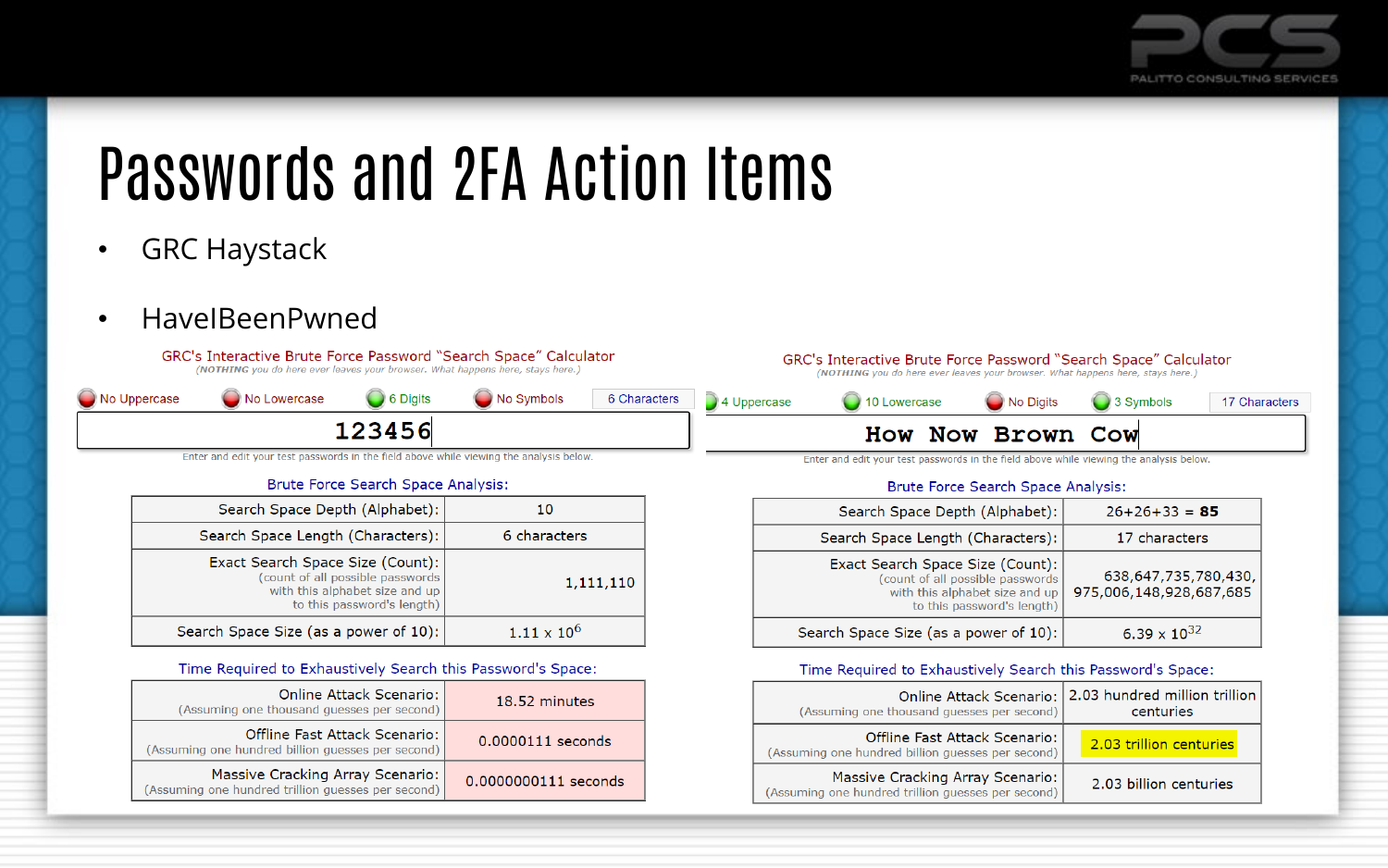

## Phishing Awareness

- Business Email Compromise (BEC)
	- **Number One** form of compromise
	- Accounting, HR, and Leadership are biggest targets
- Real Life Phishing Stories we see every day
- Phishing Campaigns Increase Employee Awareness
- Email 2FA and Employee Training is the best defense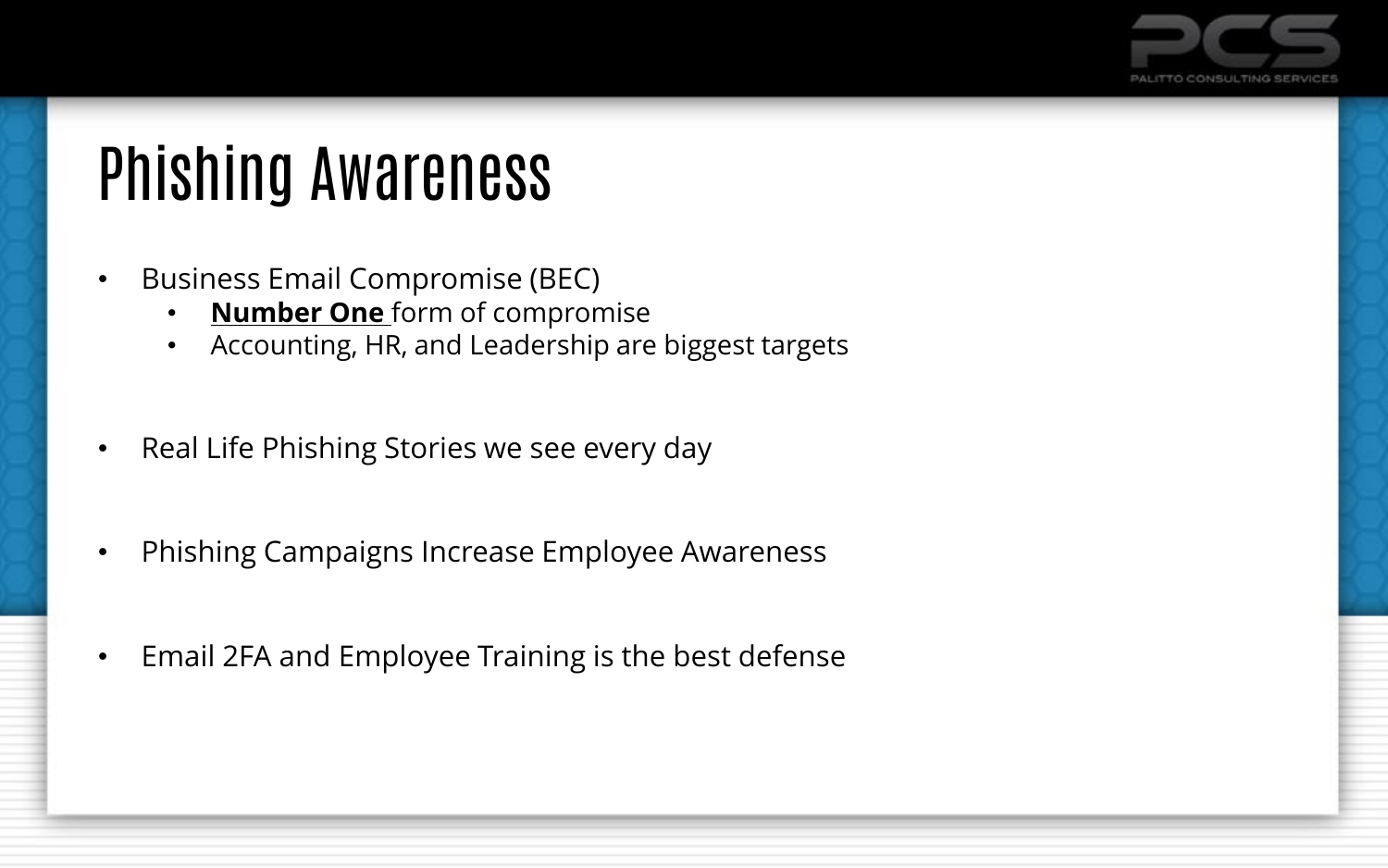

## Phishing Awareness Action Items

- Wizer-Training
	- Free security awareness training for individuals
- Hook Security
	- Fully automated phishing awareness training
- Sophos PhishThreat
	- Automated phishing awareness training or create your own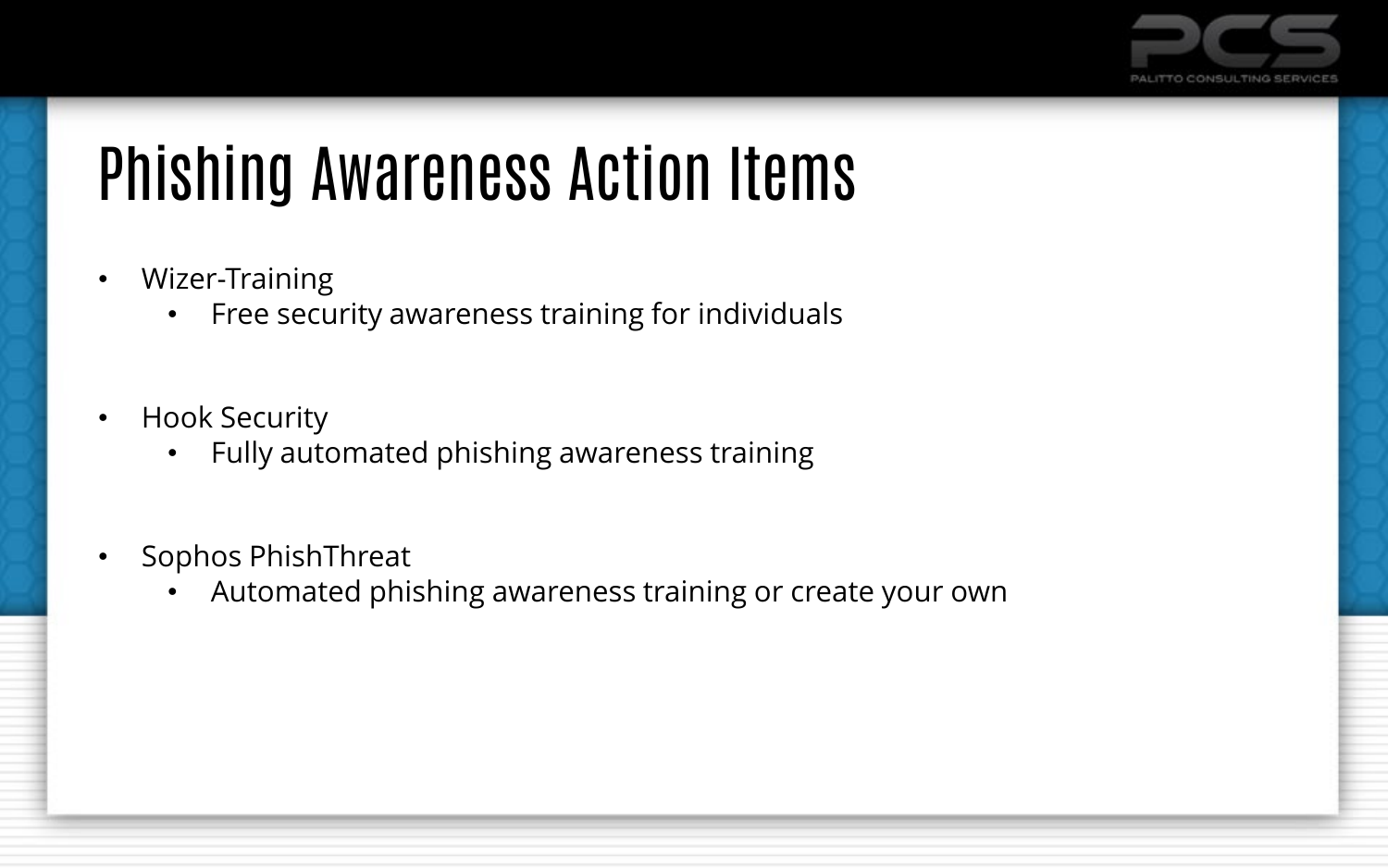

#### Car lights left on

**HR** 

Human Resources <hrdepartment@global-hr-staff.com> To ● Ben Zelei



To all employees,

Someone left their headlight on in the parking lot. A employee took a picture of the car that I've uploaded here. Please check to see if this car is yours, as we don't want anyone leaving work today only to find there battery is dead!

Thanks again everyone. Human Resources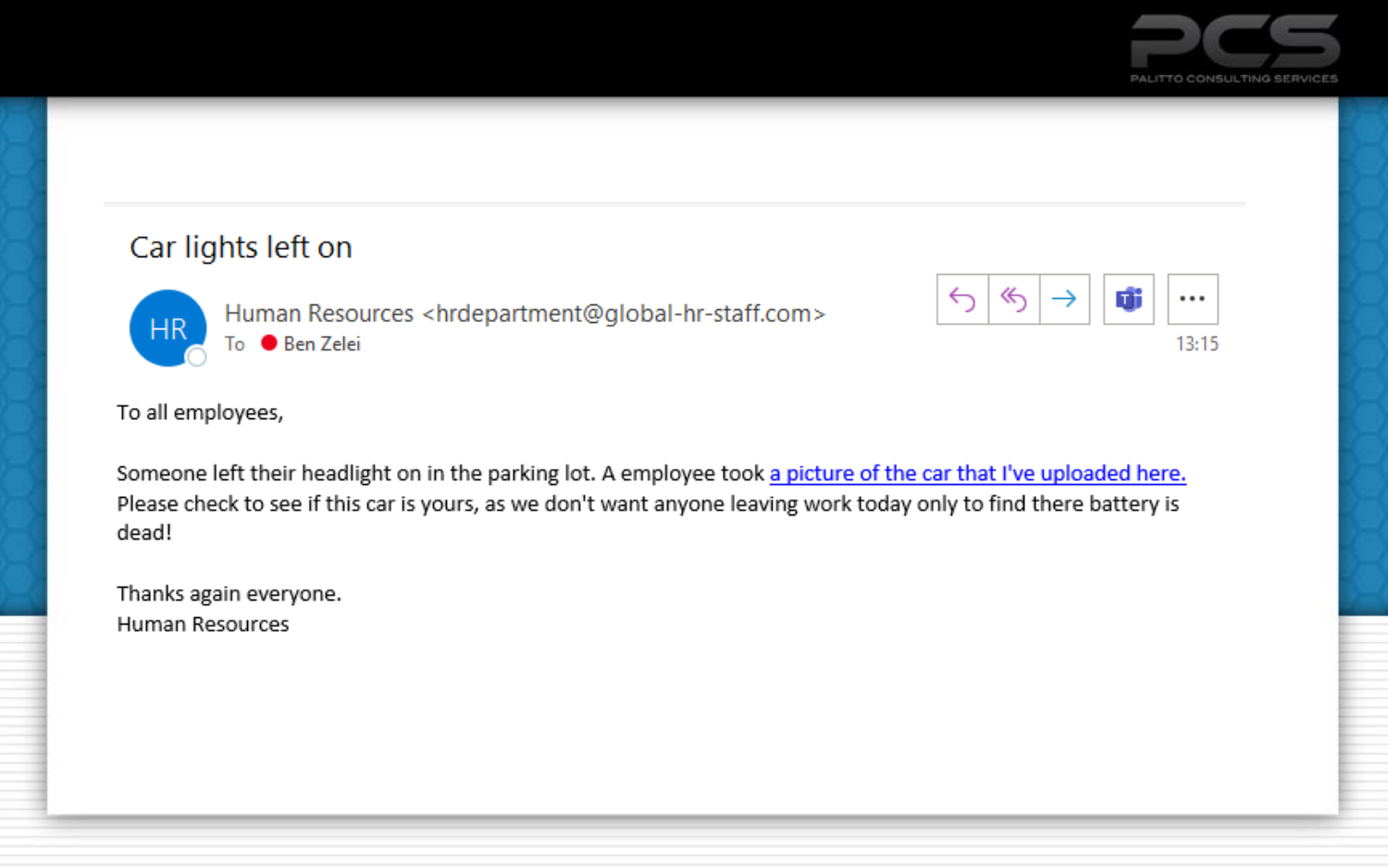



#### Car lights left on

Human Resources <hrdepartment@global-hr-staff.com> To ● Ben Zelei



Insight https://www.global-hr-staff.com/custom?t=eyjhbgcioijiuzi1nij9. eyj0cmfja2luz190b2tlbii6ime3mquwoqiwltkyyjctnquxyi1hztc0lthh Add-in zwi3zjbmywzmncisimnlbqwioijodhrwczovlzixzzzqznzoetyuzxhly3v 0zs1hcgkudxmtzwfzdc0ylmftyxpvbmf3cy5jb20vchjvzc9hcgkvcgh pc2hpbmdjyw1wywlnbiisimnhbxbhawdux3rva2vuijoimtlhnwq1y mytztqyyi00yjjmltlknmutndu1nze3yzy3ndc2iiwic2yszwn0zwrfyxr0 ywnrx3rva2vuijoizmjjm2exymutzgi2ns00m2izlwi5ztqtodkyngi2ztq xodu1iiwidqvzdf90b2tlbii6dhj1zswizxh0zxjuywxfdhjhaw5pbmcio mzhbhnllcjpyxqioje2ndu1ntm3mtasimlzcyi6imh0dhbzoi8vyxbwln boaxnodghyzwf0lmnvbsisimv4cci6mty1mzmyotcxmh0. vuz7xie0r8yyhv6sv4zno1vnc-9vg-dn1hs5pivlxys Click or tap to follow link.

#### To all employees,

Someone left their headlight on in the parking lot. A employee took a picture of the carrthat I've uploaded here. Please check to see if this car is yours, as we don't want anyone leaving work today only-o find there battery is dead!

Thanks again everyone. Human Resources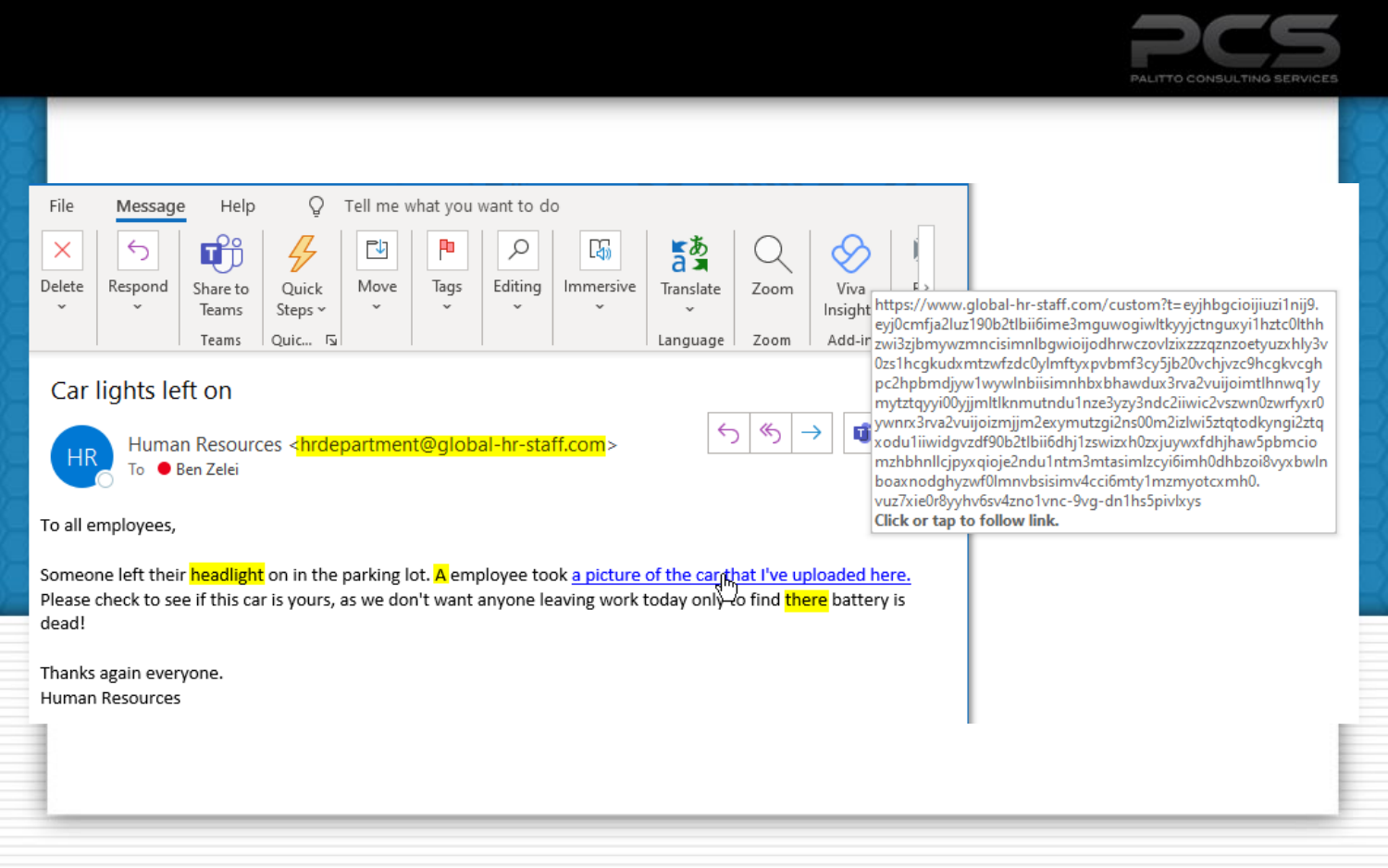

# Backups

- What is *actually* being backing up?
	- Is that backup being tested?
- OneDrive/Google Drive/DropBox are not backups
	- They are file sync solutions
- File/Folder backup or Full System Image backup
- Onsite backup or Offsite backup
	- Backups are targets of ransomware
	- Immutable backups are critical
	- Built in Windows Backup Onsite
	- Synology NAS Onsite
	- N-Able Cloud Backup Offsite/Cloud
	- Acronis Cloud Backup Offsite/Cloud
	- Veeam Backup Onsite/Offsite/Cloud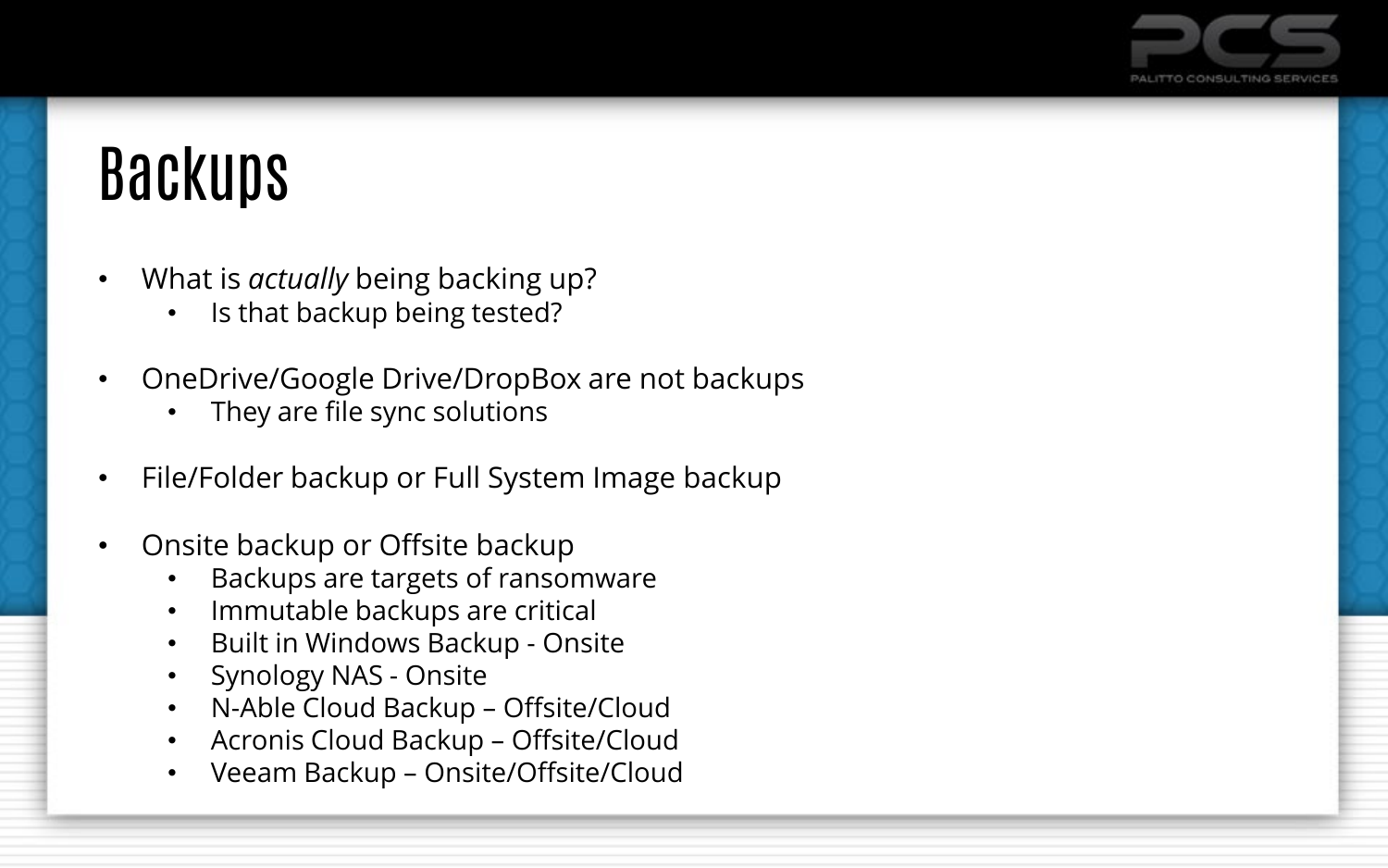

# Antivirus: Traditional or Next Gen

- Traditional Antivirus
	- Generally only do signature scanning
	- Can't respond to a threat it's never seen before
	- Webroot, Malwarebytes, McAfee, Norton
- Next Gen Antivirus
	- Relies more on AI, machine learning, and process monitoring
	- Can respond to Zero Day Attacks
	- Sophos Intercept X, SentinelOne, CrowdStrike Falcon
		- Sophos Intercept X Home home.sophos.com 10 devices for \$45/year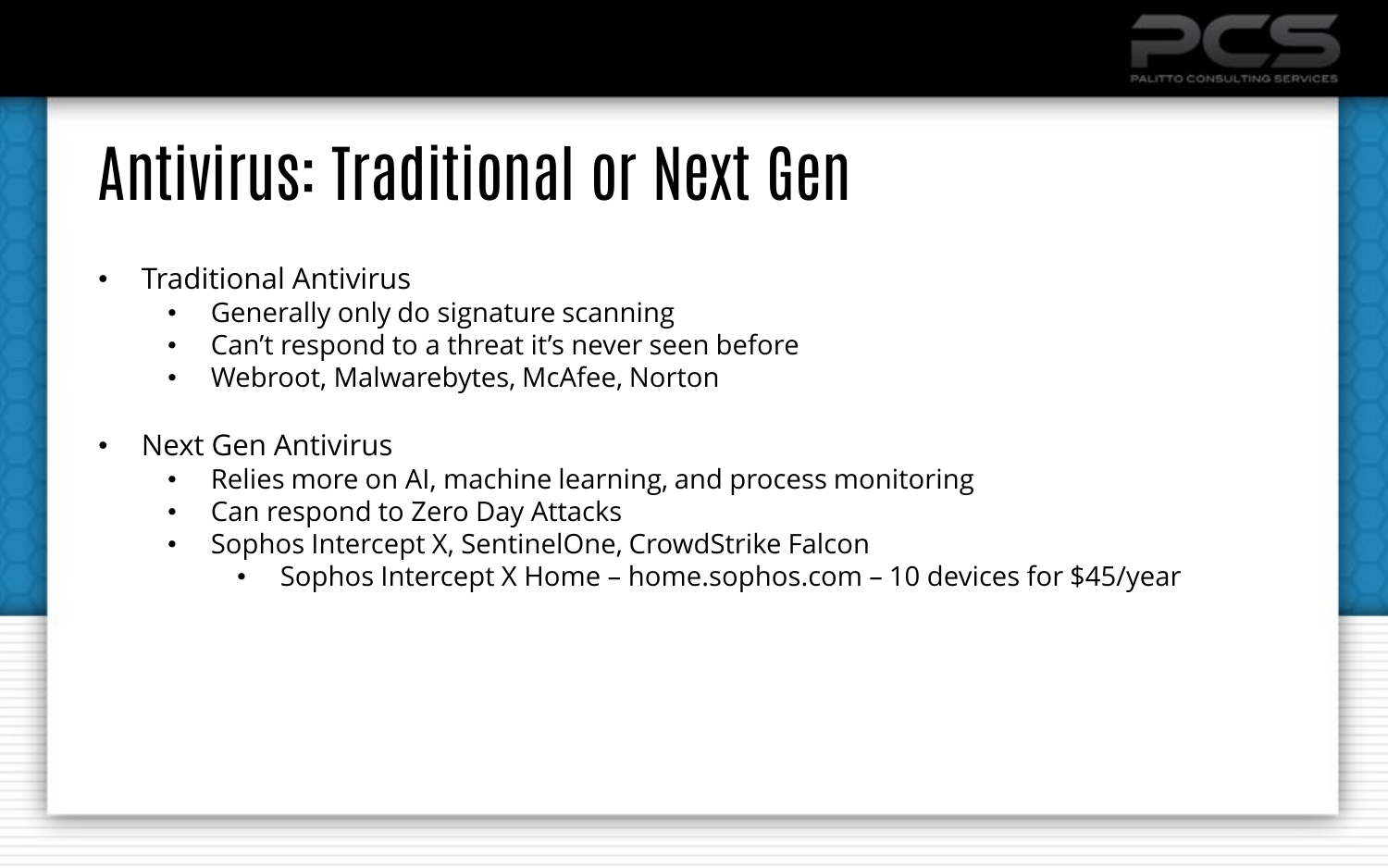

### Vulnerability Management - Internal

- Ransomware if often launched on unpatched systems
	- Old Windows 7 computer (EoL Jan 2020)
	- Windows 10 computer that hasn't been updated in months
	- Windows Server Updates (Server 2012R2 going EoL Oct 2023)
	- Firewall/switch/server firmware out of date
- Have a patch plan system in place
	- Manually hitting check for updates on each Windows computer
	- Automated patching done through a system like an RMM (remote monitoring and management tool)
- Segment IoT devices into separate network
	- IoT devices (smart devices)
	- Cameras
	- Phones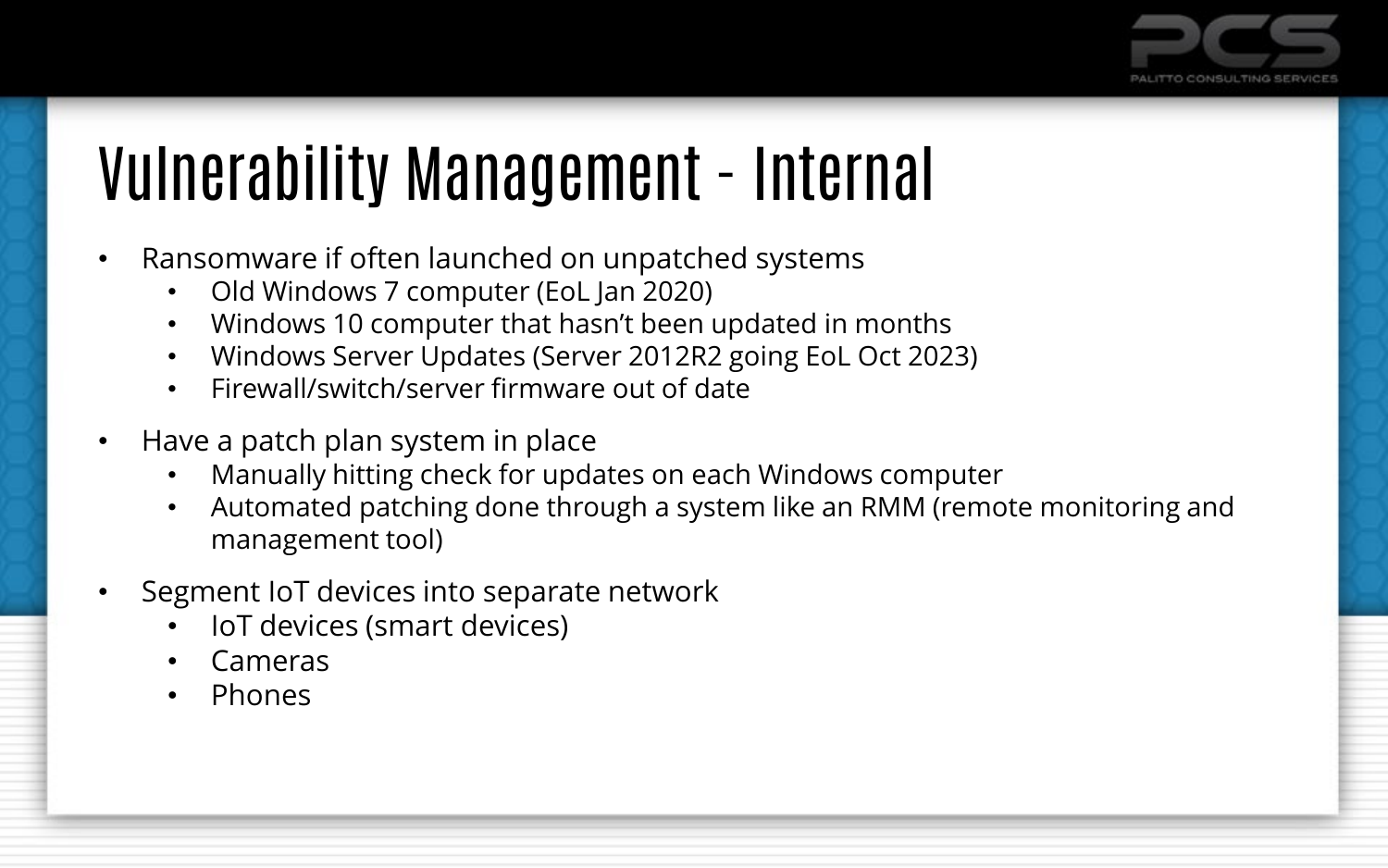

## Vulnerability Management - External

- Do you have any machines on your network exposed directly to the Internet?
	- Email server, FTP server, open RDP
	- Enable country blocking on firewall for these open systems
	- Segment these publicly available systems into a DMZ
	- Hafnium
- Internet Exposure Scans
	- grc.com/shieldsup
		- Very basic port scanning can tell you what ports you have exposed
	- Vonahi Exposure Scout
		- vonahi.io/resources/internet-exposure-scan
		- More in-depth external scan, free but Vonahi will reach out to you
	- CISA Cyber Hygiene Vulnerability Scan
		- Free to federal, state, local, tribal, and territorial governments, as well as public and private sector critical infrastructure organizations
		- This does actual vulnerability scanning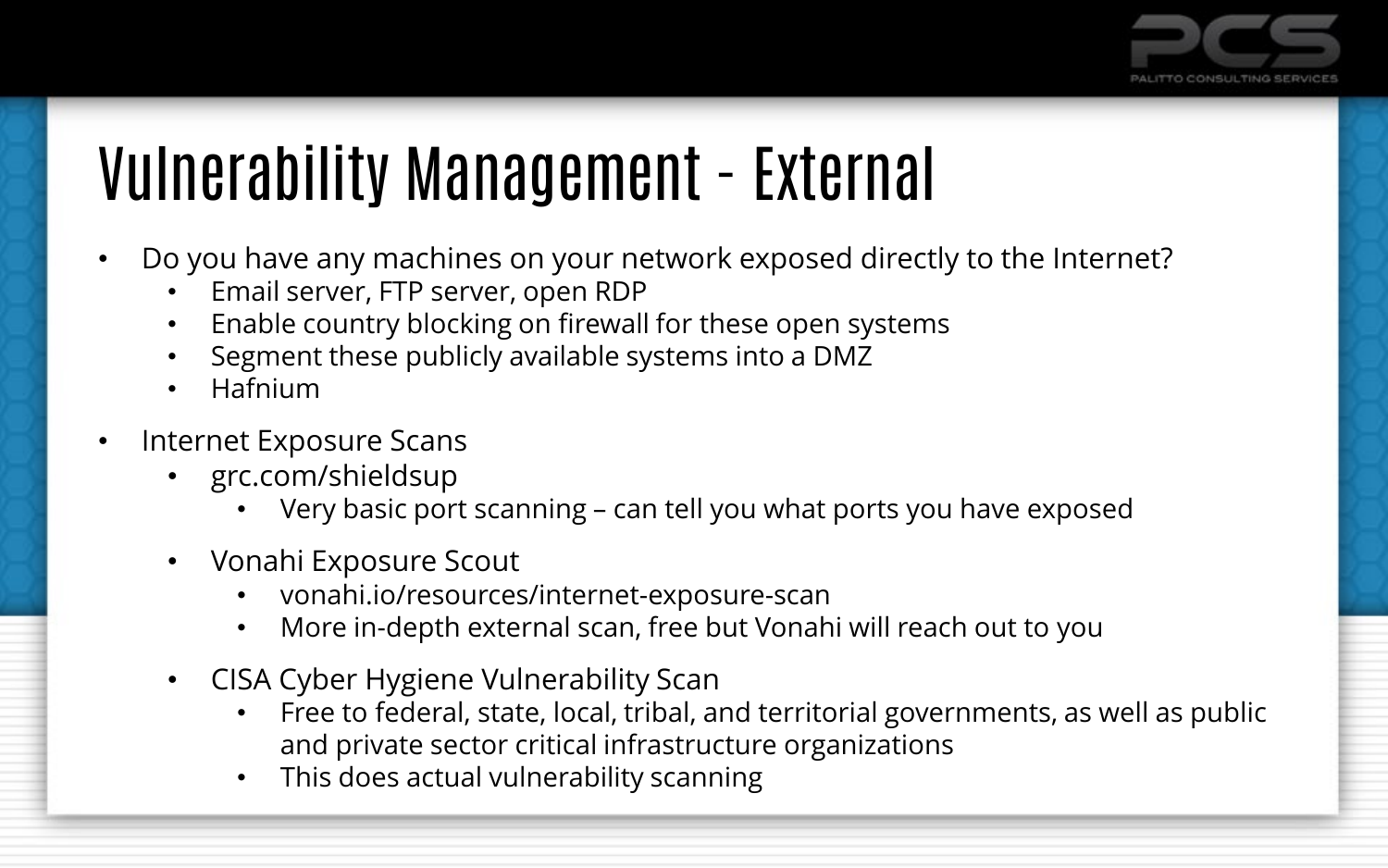

### **Summary**

- 2FA everything you can
- Train your users to spot phishing emails
- Take a second look at your backups
- Evaluate your antivirus solutions to determine if they can handle modern threats
- Update and Upgrade outdated systems have a patch plan in place